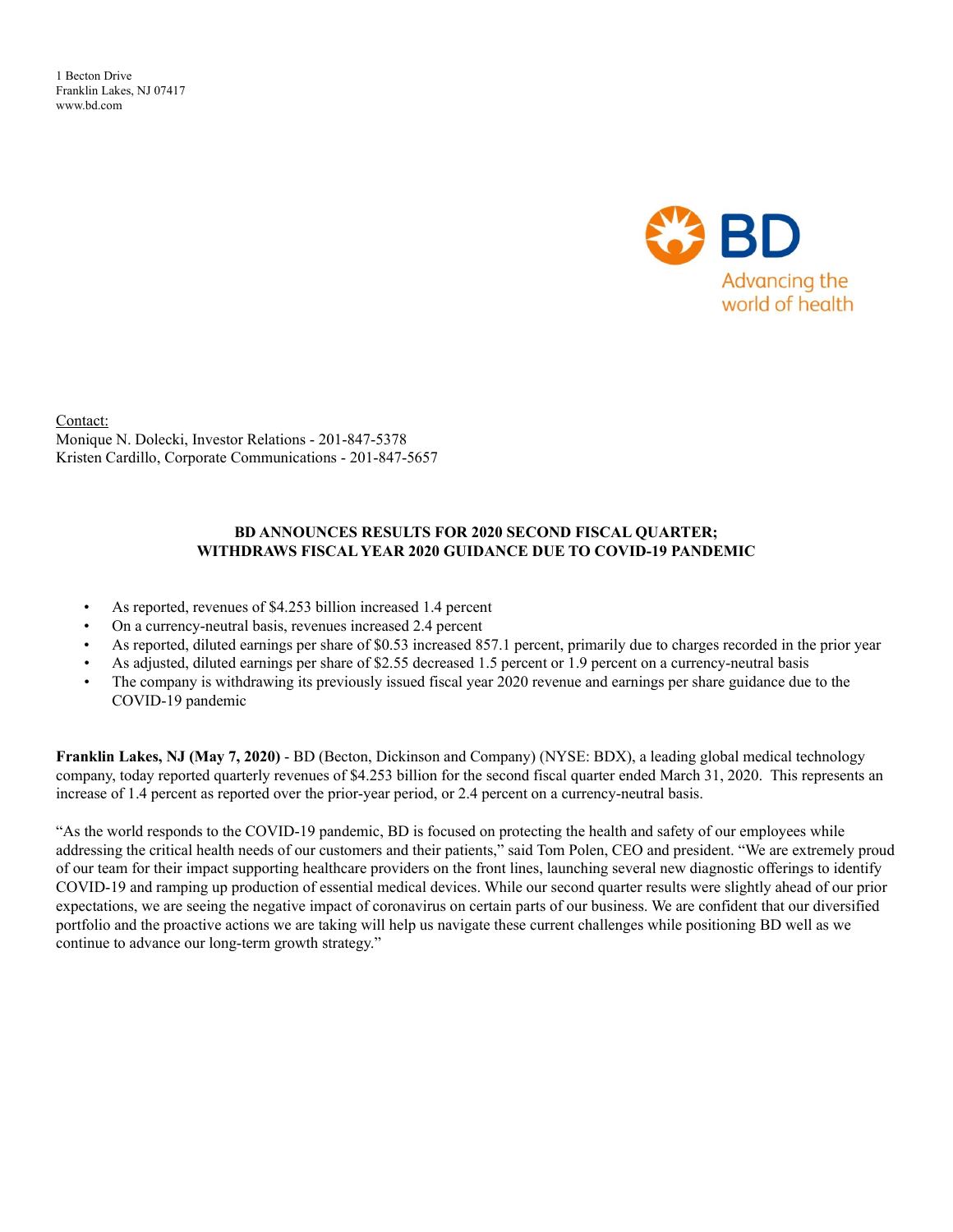## **Second Quarter and Six-Month Fiscal 2020 Operating Results**

As reported, diluted earnings per share for the second quarter were \$0.53, compared with \$(0.07) in the prior-year period. This represents an increase of 857.1 percent, and is primarily due to product liability reserves recorded in the prior year period. Adjusted diluted earnings per share were \$2.55, compared with \$2.59 in the prior-year period. This represents a decrease in adjusted diluted earnings per share of 1.5 percent, or 1.9 percent on a currency-neutral basis.

For the six-month period ended March 31, 2020, as reported, diluted earnings per share were \$1.40, compared with \$1.98 in the prioryear period. This represents a decrease of 29.3 percent. Adjusted diluted earnings per share were \$5.20, compared with \$5.29 in the prior-year period. This represents a decrease in adjusted diluted earnings per share of 1.7 percent, or 1.1 percent on a currency-neutral basis.

## **Segment Results**

In the BD Medical segment, as reported, worldwide revenues for the quarter of \$2.151 billion decreased 1.4 percent from the prioryear period, or 0.3 percent on a currency-neutral basis. The segment's results reflect strong growth in the Pharmaceutical Systems and Diabetes Care units that was offset by declines in the Medication Management Solutions and Medication Delivery Solutions units. As anticipated, BD Medical performance was impacted by the Alaris System remediation in the Medication Management Solutions unit and the effects of China's volume-based procurement initiative in the Medication Delivery Solutions unit. The segment's results also reflect the impact of the COVID-19 pandemic, most notably in China where hospital utilization declined significantly as the country responded with a strict adherence to stay-at-home measures. Within the BD Medical segment, the impact of coronavirus in China was most notable in the Medication Delivery Solutions unit. Conversely, demand for critical healthcare products increased in the U.S. and Europe, and was most notable in the Medication Delivery Solutions and Diabetes Care units.

For the six-month period ended March 31, 2020, BD Medical revenues were \$4.241 billion as reported, which represents a decrease of 1.7 percent over the prior-year period, or 0.6 percent on a currency-neutral basis.

In the BD Life Sciences segment, as reported, worldwide revenues for the quarter of \$1.113 billion increased 5.8 percent over the prior-year period, or 7.1 percent on a currency-neutral basis. Revenue growth was driven by strong performance in the Diagnostic Systems and Preanalytical Systems units. BD Life Sciences' growth was aided by flu-related revenues in the Diagnostic Systems unit as a result of a stronger flu season in comparison to the prior year as well as demand related to COVID-19 testing. The segment's results also reflect a tough comparison to the prior year in the Biosciences unit driven by the timing of licensing revenues. Additionally, results in the Biosciences unit reflect reduced demand for instruments and reagents as research lab activity slowed significantly during the COVID-19 pandemic.

For the six-month period ended March 31, 2020, BD Life Sciences revenues were \$2.236 billion as reported, which represents an increase of 6.1 percent from the prior-year period, or 7.3 percent on a currency-neutral basis.

In the BD Interventional segment, as reported, worldwide revenues for the quarter of \$0.990 billion increased 2.8 percent over the prior-year period, or 3.3 percent on a currency-neutral basis. Revenue growth was driven by solid performance in the Peripheral Intervention and Urology and Critical Care units. BD Interventional results were negatively impacted by decreased demand associated with the deferral of elective medical procedures as a result of the COVID-19 pandemic, particularly in the Surgery and Peripheral Intervention units.

For the six-month period ended March 31, 2020, BD Interventional revenues were \$2.002 billion as reported, which represents an increase of 3.6 percent over the prior-year period, or 4.1 percent on a currency-neutral basis.

### **Geographic Results**

As reported, second quarter revenues in the U.S. of \$2.415 billion increased 3.2 percent over the prior-year period. Growth in the U.S. was driven by performance in the Life Sciences and Interventional segments, partially offset by a decline in the Medical segment that was primarily driven by lower Alaris System sales, as anticipated.

As reported, revenues outside of the U.S. of \$1.839 billion decreased 0.8 percent over the prior-year period, and increased 1.5 percent on a currency-neutral basis. International revenue growth was primarily driven by strong performance in Europe and Latin America, offset by a decline in China.

For the six-month period ended March 31, 2020, U.S. revenues were \$4.845 billion as reported, which represents an increase of 2.5 percent over the prior-year period. As reported, revenues outside of the U.S. of \$3.634 billion increased 0.2 percent over the prioryear period, or 2.4 percent on a currency-neutral basis.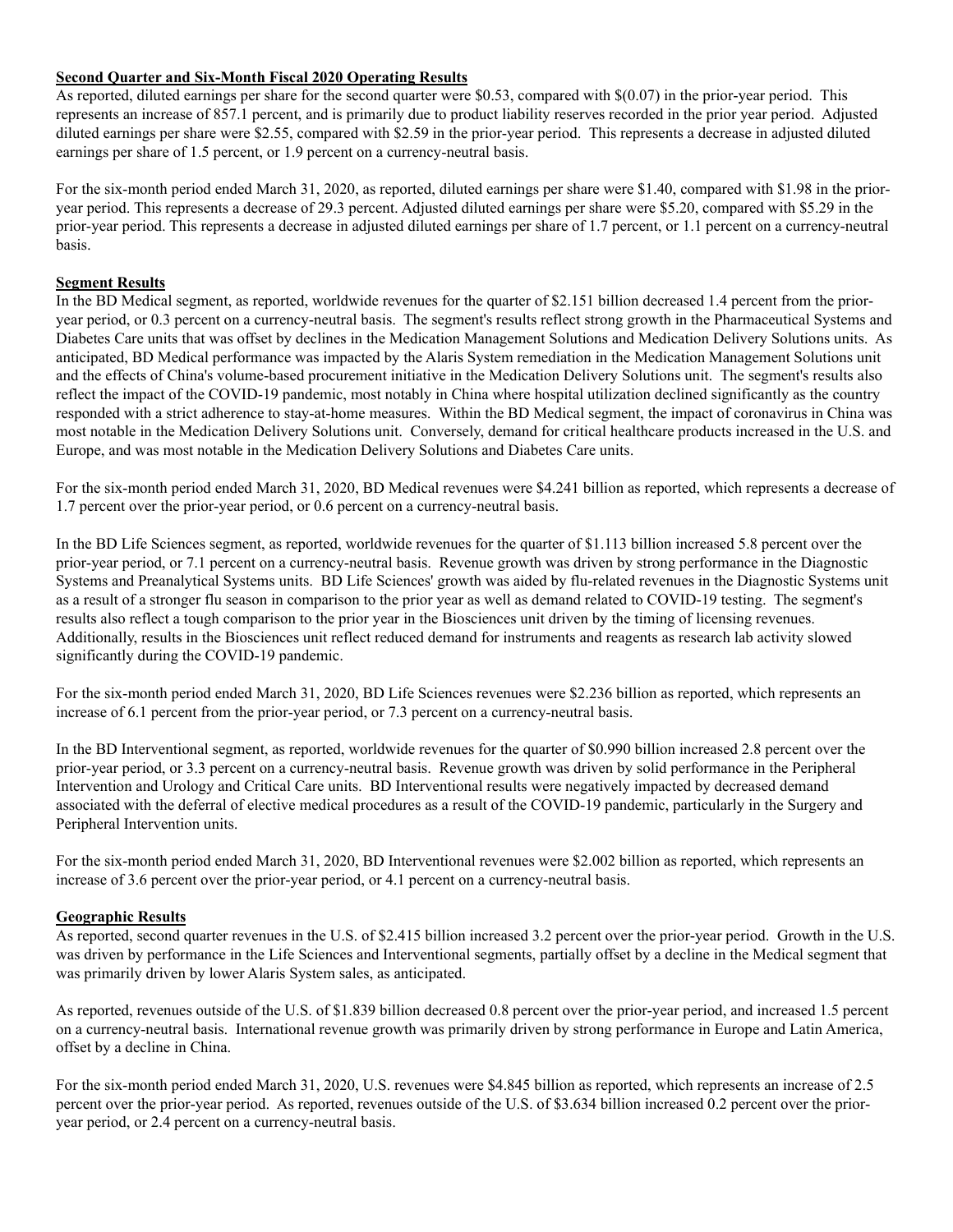### **Fiscal 2020 Outlook for Full Year**

Due to ongoing uncertainty regarding the scope and duration of the COVID-19 global pandemic, as well as the timing and pace of recovery, the company is currently unable to estimate the impact to its financial results and operations over the balance of fiscal year 2020. As this impact could be material, the company is withdrawing its previously issued fiscal year 2020 revenue and earnings per share guidance.

#### **Conference Call Information**

A conference call regarding BD's second quarter results will be broadcast live on BD's website, www.bd.com/investors, along with related slides, at 8:00 a.m. (ET) **Thursday, May 7, 2020**. The conference call will be available for replay on BD's website, www.bd.com/investors, or at 1-800-585-8367 (domestic) and 1-404-537-3406 (international) through the close of business on Thursday, May 14, 2020, confirmation number 2189907.

#### **Non-GAAP Financial Measures/Financial Tables**

This news release contains certain non-GAAP financial measures. Reconciliations of these and other non-GAAP measures to the comparable GAAP measures are included in the attached financial tables. Within the attached financial tables presented, certain columns and rows may not add due to the use of rounded numbers. Percentages and earnings per share amounts presented are calculated from the underlying amounts.

Current and prior-year adjusted diluted earnings per share results exclude, among other things, the impact of purchase accounting adjustments (including the non-cash amortization of acquisition-related intangible assets); integration, restructuring and transaction costs; transactional and product related impacts; and the loss on debt extinguishment. We also provide these measures on a currencyneutral basis after eliminating the effect of foreign currency translation, where applicable. We calculate foreign currency-neutral percentages by converting our current-period local currency financial results using the prior period foreign currency exchange rates and comparing these adjusted amounts to our current-period results. Reconciliations of these amounts to the most directly comparable GAAP measures are included in the tables at the end of this release.

#### **About BD**

BD is one of the largest global medical technology companies in the world and is advancing the world of health by improving medical discovery, diagnostics and the delivery of care. The company supports the heroes on the frontlines of health care by developing innovative technology, services and solutions that help advance both clinical therapy for patients and clinical process for health care providers. BD and its 65,000 employees have a passion and commitment to help enhance the safety and efficiency of clinicians' care delivery process, enable laboratory scientists to accurately detect disease and advance researchers' capabilities to develop the next generation of diagnostics and therapeutics. BD has a presence in virtually every country and partners with organizations around the world to address some of the most challenging global health issues. By working in close collaboration with customers, BD can help enhance outcomes, lower costs, increase efficiencies, improve safety and expand access to health care. For more information on BD, please visit bd.com.

\*\*\*

*This press release, including the section entitled "Fiscal 2020 Outlook for Full Year", contains certain estimates and other forwardlooking statements (as defined under Federal securities laws) regarding BD's performance, including future revenues and earnings per share. All such statements are based upon current expectations of BD and involve a number of business risks and uncertainties. Actual results could vary materially from anticipated results described, implied or projected in any forward-looking statement. With respect to forward-looking statements contained herein, a number of factors could cause actual results to vary materially. These factors include, but are not limited to risks relating to the COVID-19 pandemic on our business (including decreases in the demand for our products or disruptions to our operations and our supply chain); integration of the C.R. Bard operations, products and employees into BD and the possibility that the anticipated synergies and other benefits of the proposed acquisition will not be realized or will not be realized within the expected timeframe; new or changing laws and regulations impacting our business (including the imposition of tariffs or changes in laws impacting international trade) or changes in enforcement practices with respect to such laws; fluctuations in costs and availability of raw materials and in BD's ability to maintain favorable supplier arrangements and relationships; legislative or regulatory changes to the U.S. or foreign healthcare systems, potential cuts in governmental healthcare spending, or governmental or private measures to contain healthcare costs, including changes in pricing and reimbursement policies, each of which could result in reduced demand for our products or downward pricing pressure; changes in interest or foreign currency exchange rates; adverse changes in regional, national or foreign economic conditions, particularly in emerging markets, including any impact on our ability to access credit markets and finance our operations, the demand for our products and services, or our suppliers' ability to provide products needed for our operations; the adverse impact of cyber-attacks on our information systems or*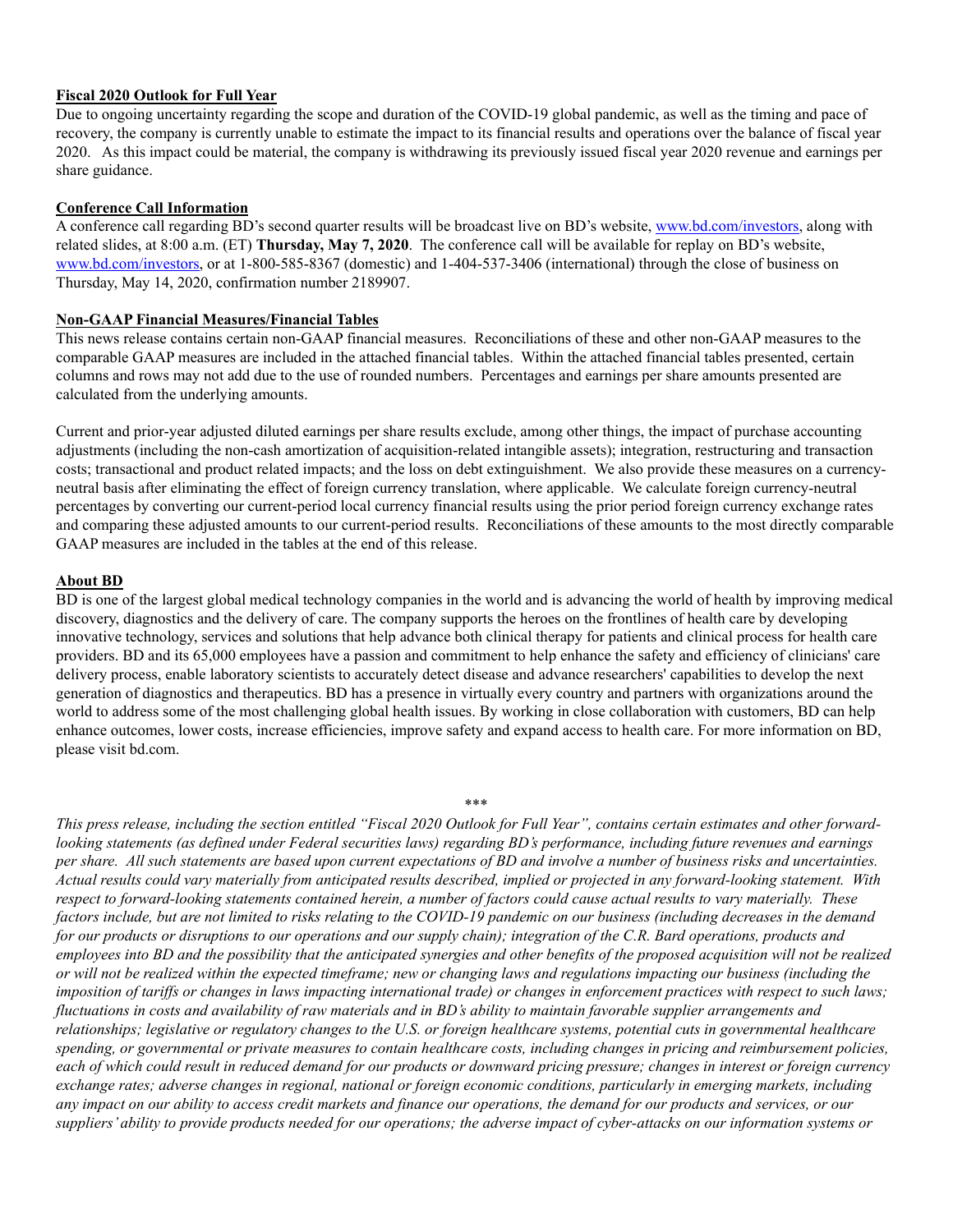*products; competitive factors including technological advances and new products introduced by competitors; interruptions in our supply chain or manufacturing processes; pricing and market pressures; difficulties inherent in product development, delays in product introductions and uncertainty of market acceptance of new products; adverse changes in geopolitical conditions; increases in energy costs and their effect on, among other things, the cost of producing BD's products; product efficacy or safety concerns resulting in product recalls or actions being taken by the FDA or other regulators (including the potential ongoing impact of the FDA letters regarding the use of drug-coated balloons); our ability to successfully integrate any businesses we acquire; uncertainties of litigation (as described in BD's filings with the Securities and Exchange Commission); and issuance of new or revised accounting standards, as well as other factors discussed in BD's filings with the Securities and Exchange Commission. We do not intend to update any forwardlooking statements to reflect events or circumstances after the date hereof except as required by applicable laws or regulations.*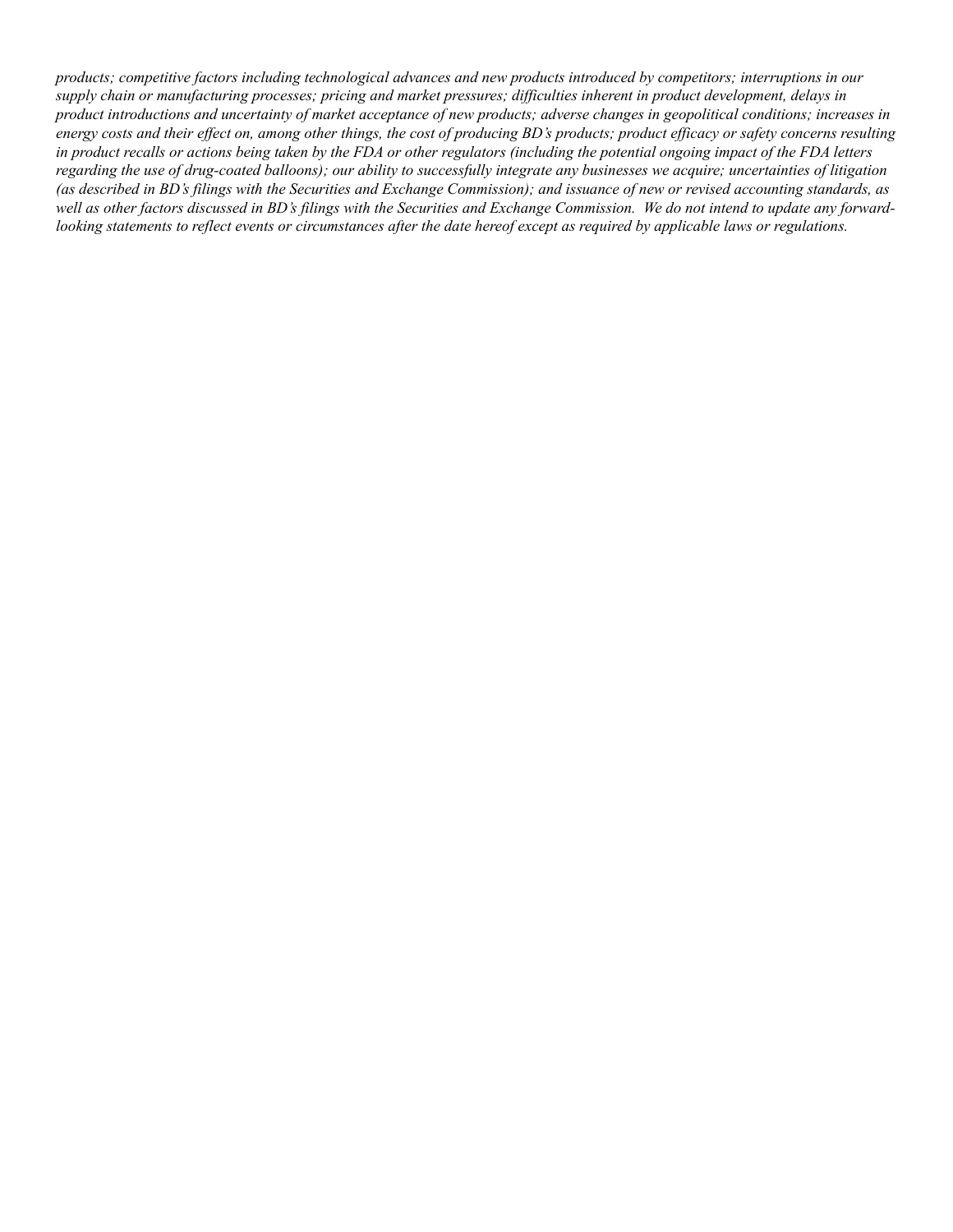# BECTON DICKINSON AND COMPANY CONSOLIDATED INCOME STATEMENTS (Unaudited; Amounts in millions, except share and per share data)

|                                                        |             |                | Three Months Ended March 31, |          |  |
|--------------------------------------------------------|-------------|----------------|------------------------------|----------|--|
|                                                        |             | 2020           | 2019                         | % Change |  |
| <b>REVENUES</b>                                        | $\mathbf S$ | 4,253          | \$<br>4,195                  | 1.4      |  |
| Cost of products sold                                  |             | 2,520          | 2,221                        | 13.4     |  |
| Selling and administrative expense                     |             | 1,025          | 1,089                        | (5.9)    |  |
| Research and development expense                       |             | 264            | 252                          | 4.9      |  |
| Acquisitions and other restructurings                  |             | 75             | 101                          | (25.9)   |  |
| Other operating expense, net                           |             |                | 396                          | (100.0)  |  |
| TOTAL OPERATING COSTS AND EXPENSES                     |             | 3,884          | 4,059                        | (4.3)    |  |
| <b>OPERATING INCOME</b>                                |             | 370            | 136                          | 171.5    |  |
| Interest expense                                       |             | (134)          | (171)                        | (21.7)   |  |
| Interest income                                        |             | $\overline{2}$ | 18                           | (89.1)   |  |
| Other (expense) income, net                            |             | (38)           | 20                           | (288.2)  |  |
| <b>INCOME BEFORE INCOME TAXES</b>                      |             | 200            | 3                            | 6,287.4  |  |
| Income tax provision (benefit)                         |             | 17             | (17)                         | 200.4    |  |
| <b>NET INCOME</b>                                      |             | 183            | 20                           | 811.7    |  |
| Preferred stock dividends                              |             | (38)           | (38)                         |          |  |
| NET INCOME (LOSS) APPLICABLE TO COMMON<br>SHAREHOLDERS | \$          | 145            | \$<br>(18)                   | 914.6    |  |
| <b>EARNINGS PER SHARE</b>                              |             |                |                              |          |  |
| Basic Earnings (Loss) per Share                        | \$          | 0.53           | \$<br>(0.07)                 | 857.1    |  |
| Diluted Earnings (Loss) per Share                      | \$          | 0.53           | \$<br>(0.07)                 | 857.1    |  |
| AVERAGE SHARES OUTSTANDING (in thousands)              |             |                |                              |          |  |
| <b>Basic</b>                                           |             | 272,014        | 269,882                      |          |  |
| Diluted                                                |             | 275,037        | 269,882                      |          |  |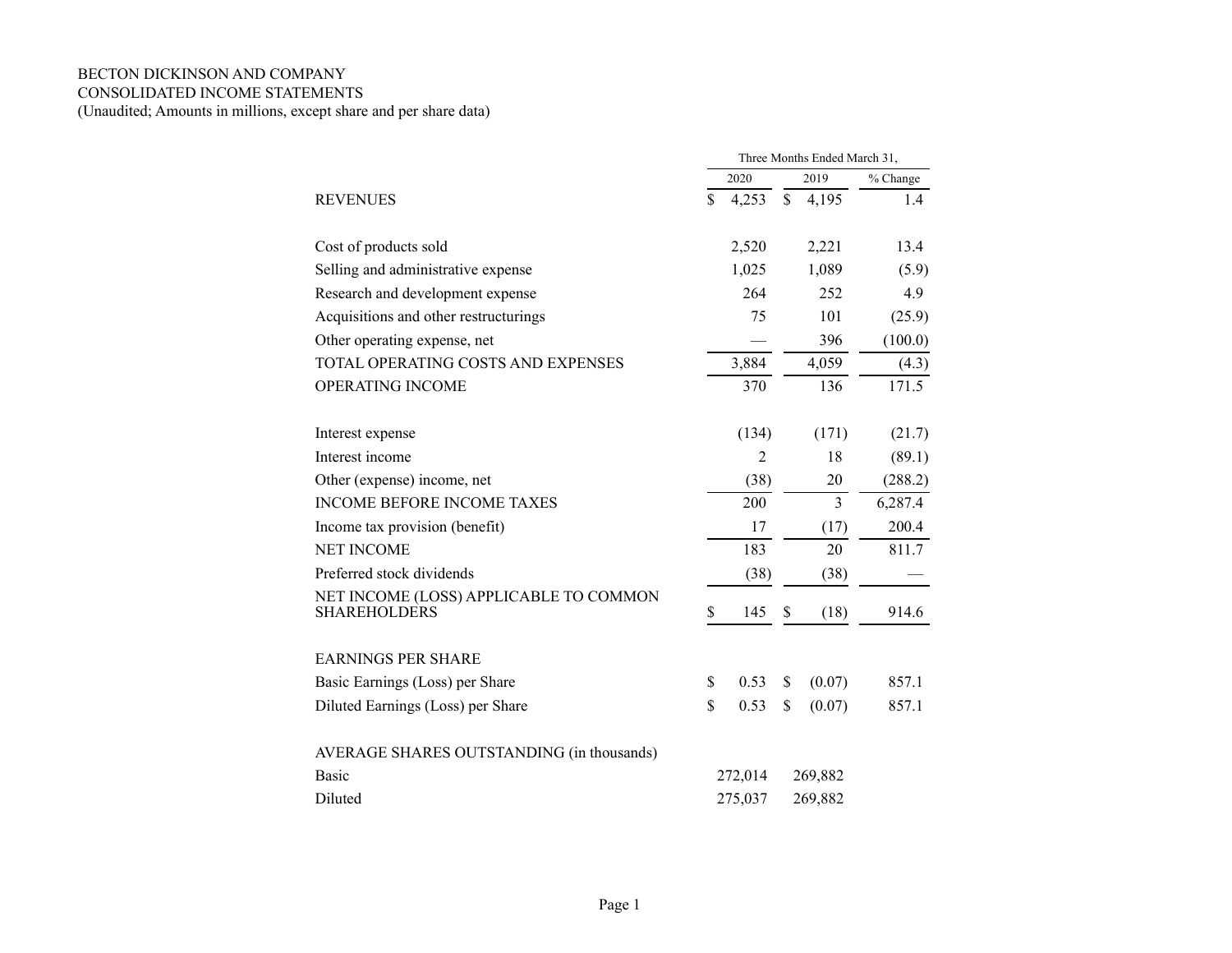|                                                        |             | Six Months Ended March 31, |         |          |  |
|--------------------------------------------------------|-------------|----------------------------|---------|----------|--|
|                                                        | 2020        |                            | 2019    | % Change |  |
| <b>REVENUES</b>                                        | \$<br>8,479 | $\mathbb{S}$               | 8,355   | 1.5      |  |
| Cost of products sold                                  | 4,766       |                            | 4,408   | 8.1      |  |
| Selling and administrative expense                     | 2,146       |                            | 2,161   | (0.7)    |  |
| Research and development expense                       | 535         |                            | 510     | 4.9      |  |
| Acquisitions and other restructurings                  | 161         |                            | 191     | (16.2)   |  |
| Other operating expense, net                           |             |                            | 61      | (99.9)   |  |
| TOTAL OPERATING COSTS AND EXPENSES                     | 7,607       |                            | 7,332   | 3.8      |  |
| OPERATING INCOME                                       | 871         |                            | 1,024   | (14.9)   |  |
| Interest expense                                       | (270)       |                            | (342)   | (21.2)   |  |
| Interest income                                        | 3           |                            | 6       | (43.5)   |  |
| Other (expense) income, net                            | (11)        |                            | 30      | (135.1)  |  |
| <b>INCOME BEFORE INCOME TAXES</b>                      | 594         |                            | 718     | (17.2)   |  |
| Income tax provision                                   | 134         |                            | 98      | 36.3     |  |
| <b>NET INCOME</b>                                      | 461         |                            | 619     | (25.7)   |  |
| Preferred stock dividends                              | (76)        |                            | (76)    |          |  |
| NET INCOME APPLICABLE TO COMMON<br><b>SHAREHOLDERS</b> | \$<br>385   | \$                         | 544     | (29.2)   |  |
| <b>EARNINGS PER SHARE</b>                              |             |                            |         |          |  |
| Basic Earnings per Share                               | \$<br>1.42  | \$                         | 2.02    | (29.7)   |  |
| Diluted Earnings per Share                             | \$<br>1.40  | \$                         | 1.98    | (29.3)   |  |
| AVERAGE SHARES OUTSTANDING (in thousands)              |             |                            |         |          |  |
| <b>Basic</b>                                           | 271,555     |                            | 269,454 |          |  |
| Diluted                                                | 275,173     |                            | 274,429 |          |  |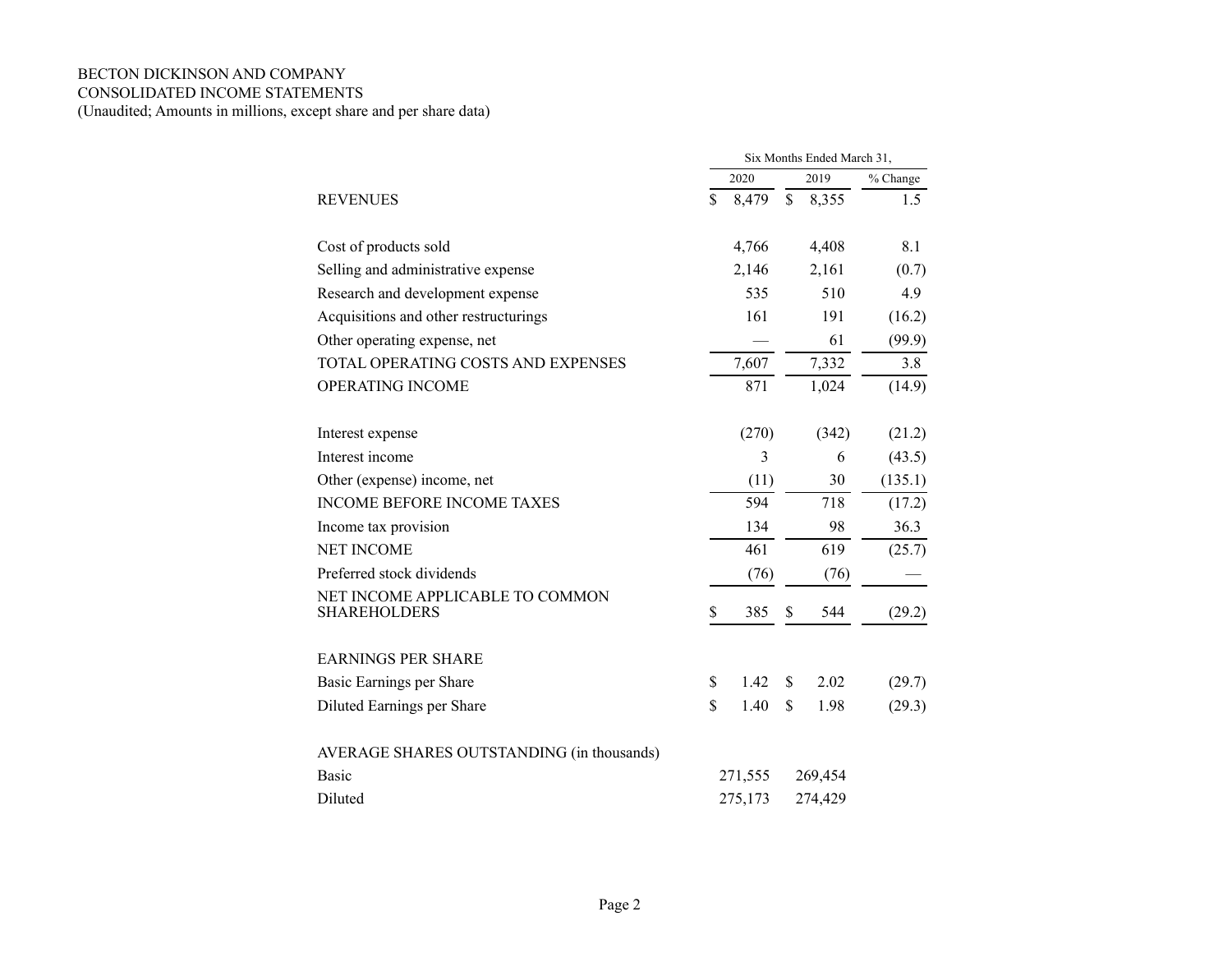# BECTON DICKINSON AND COMPANY CONDENSED CONSOLIDATED BALANCE SHEETS (Amounts in millions)

|                                             | March 31, 2020 |    | September 30, 2019 |
|---------------------------------------------|----------------|----|--------------------|
|                                             | (Unaudited)    |    |                    |
| <b>ASSETS</b>                               |                |    |                    |
| Cash and equivalents                        | \$<br>2,351    | S  | 536                |
| Restricted cash                             | 88             |    | 54                 |
| Short-term investments                      | 6              |    | 30                 |
| Trade receivables, net                      | 2,160          |    | 2,345              |
| Inventories                                 | 2,793          |    | 2,579              |
| Prepaid expenses and other                  | 1,156          |    | 1,119              |
| <b>TOTAL CURRENT ASSETS</b>                 | 8,555          |    | 6,664              |
| Property, plant and equipment, net          | 5,664          |    | 5,659              |
| Goodwill and other intangibles, net         | 37,788         |    | 38,354             |
| Other Assets                                | 1,509          |    | 1,088              |
| <b>TOTAL ASSETS</b>                         | \$<br>53,516   | \$ | 51,765             |
| LIABILITIES AND SHAREHOLDERS' EQUITY        |                |    |                    |
| Short-term debt                             | \$<br>4,357    | S  | 1,309              |
| Other current liabilities                   | 4,398          |    | 4,345              |
| Long-term debt                              | 16,809         |    | 18,081             |
| Long-term employee benefit obligations      | 1,253          |    | 1,272              |
| Deferred income taxes and other liabilities | 5,747          |    | 5,676              |
| Shareholders' equity                        | 20,951         |    | 21,081             |
| TOTAL LIABILITIES AND SHAREHOLDERS' EQUITY  | \$<br>53,516   | \$ | 51,765             |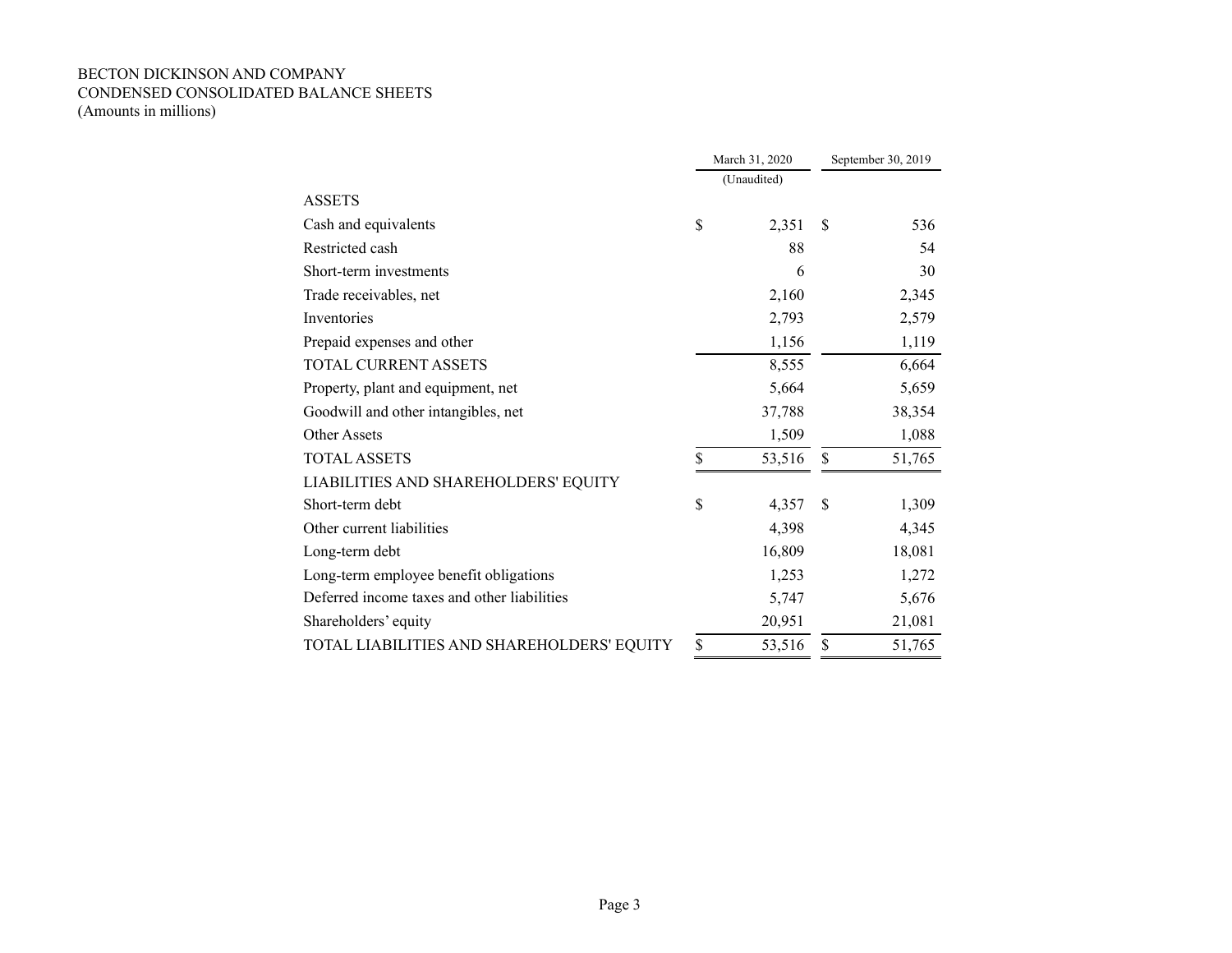# BECTON DICKINSON AND COMPANY CONDENSED CONSOLIDATED STATEMENTS OF CASH FLOWS (Unaudited; Amounts in millions)

|                                                                                | Six Months Ended March 31, |       |    |          |  |  |  |  |  |
|--------------------------------------------------------------------------------|----------------------------|-------|----|----------|--|--|--|--|--|
|                                                                                |                            | 2020  |    | 2019     |  |  |  |  |  |
| <b>OPERATING ACTIVITIES</b>                                                    |                            |       |    |          |  |  |  |  |  |
| Net income                                                                     | $\mathcal{S}$              | 461   | \$ | 619      |  |  |  |  |  |
| Depreciation and amortization                                                  |                            | 1,067 |    | 1,126    |  |  |  |  |  |
| Change in operating assets and liabilities and other, net                      |                            | (332) |    | (718)    |  |  |  |  |  |
| NET CASH PROVIDED BY OPERATING ACTIVITIES                                      |                            | 1,196 |    | 1,027    |  |  |  |  |  |
| <b>INVESTING ACTIVITIES</b>                                                    |                            |       |    |          |  |  |  |  |  |
| Capital expenditures                                                           |                            | (395) |    | (362)    |  |  |  |  |  |
| Proceeds from divestitures, net                                                |                            |       |    | 477      |  |  |  |  |  |
| Other, net                                                                     |                            | (147) |    | (85)     |  |  |  |  |  |
| NET CASH (USED FOR) PROVIDED BY INVESTING<br><b>ACTIVITIES</b>                 |                            | (542) |    | 30       |  |  |  |  |  |
| <b>FINANCING ACTIVITIES</b>                                                    |                            |       |    |          |  |  |  |  |  |
| Change in credit facility borrowings                                           |                            | 210   |    |          |  |  |  |  |  |
| Proceeds from long-term debt and term loans                                    |                            | 1,900 |    |          |  |  |  |  |  |
| Payments of debt and term loans                                                |                            | (305) |    | (905)    |  |  |  |  |  |
| Dividends paid                                                                 |                            | (505) |    | (491)    |  |  |  |  |  |
| Other, net                                                                     |                            | (90)  |    | (135)    |  |  |  |  |  |
| NET CASH PROVIDED BY (USED FOR) FINANCING<br><b>ACTIVITIES</b>                 |                            | 1,210 |    | (1, 532) |  |  |  |  |  |
| Effect of exchange rate changes on cash and equivalents<br>and restricted cash |                            | (15)  |    | 5        |  |  |  |  |  |
| NET INCREASE (DECREASE) IN CASH AND<br>EQUIVALENTS AND RESTRICTED CASH         |                            | 1,849 |    | (469)    |  |  |  |  |  |
| OPENING CASH AND EQUIVALENTS AND<br><b>RESTRICTED CASH</b>                     |                            | 590   |    | 1,236    |  |  |  |  |  |
| CLOSING CASH AND EQUIVALENTS AND<br><b>RESTRICTED CASH</b>                     | \$                         | 2,439 | \$ | 767      |  |  |  |  |  |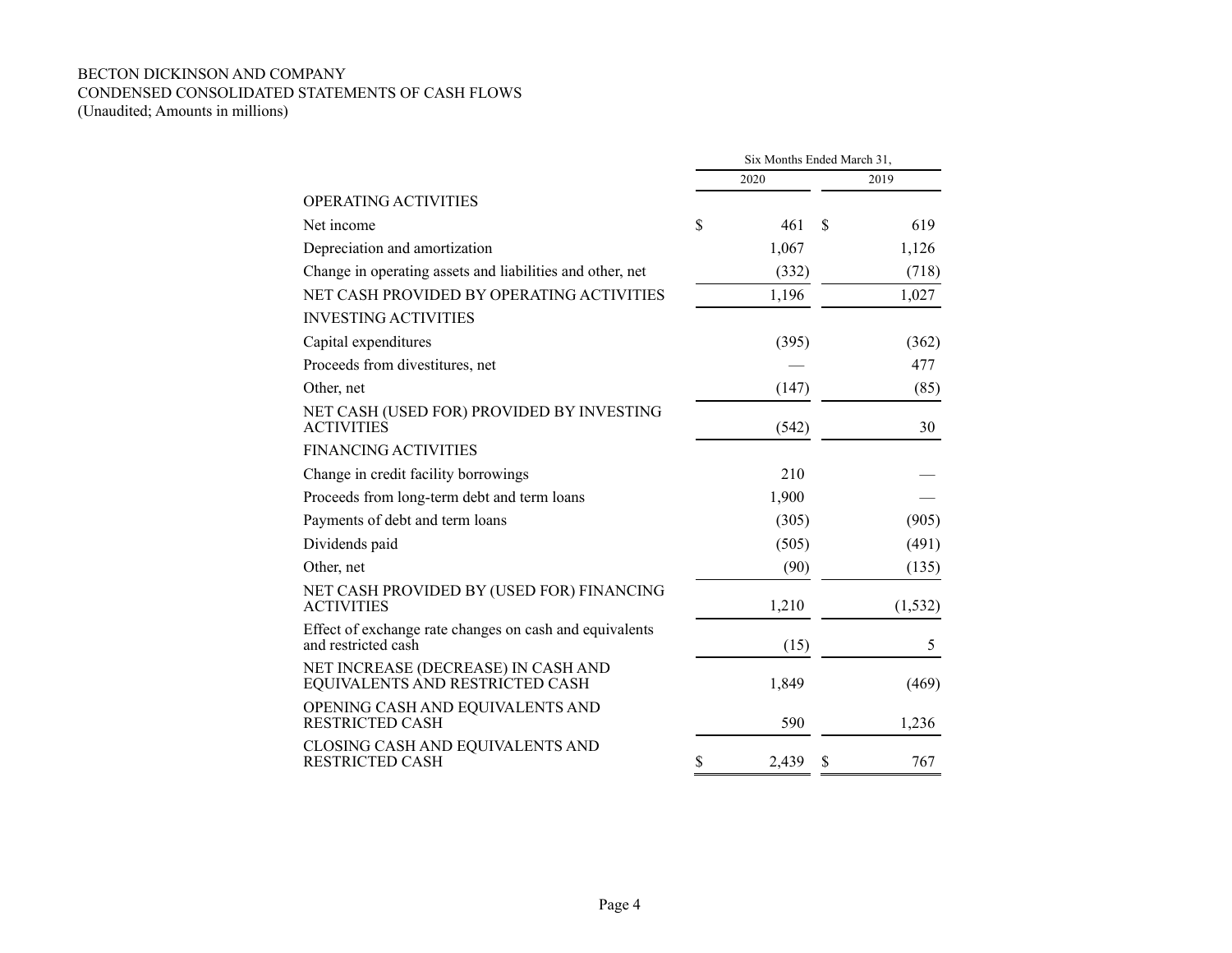### BECTON DICKINSON AND COMPANY SUPPLEMENTAL REVENUE INFORMATION REVENUES BY BUSINESS SEGMENTS AND UNITS - UNITED STATES Three Months Ended March 31, (Unaudited; Amounts in millions)

|                                       | A           |             | B     | $C=(A-B)/B$ |
|---------------------------------------|-------------|-------------|-------|-------------|
|                                       | 2020        |             | 2019  | % Change    |
| <b>BD MEDICAL</b>                     |             |             |       |             |
| Medication Delivery Solutions (a)     | \$<br>518   | \$          | 482   | 7.6         |
| Medication Management Solutions (a)   | 449         |             | 499   | (9.9)       |
| Diabetes Care                         | 142         |             | 137   | 3.0         |
| Pharmaceutical Systems                | 91          |             | 93    | (2.5)       |
| <b>TOTAL</b>                          | \$<br>1,200 | \$          | 1,211 | (0.9)       |
| <b>BD LIFE SCIENCES</b>               |             |             |       |             |
| Integrated Diagnostic Solutions (b)   |             |             |       |             |
| Preanalytical Systems                 | \$<br>208   | $\mathbf S$ | 171   | 21.6        |
| Diagnostic Systems                    | 206         |             | 180   | 14.5        |
| Total Integrated Diagnostic Solutions | 413         |             | 350   | 18.0        |
| <b>Biosciences</b>                    | 108         |             | 120   | (9.8)       |
| <b>TOTAL</b>                          | \$<br>522   | \$          | 470   | 10.9        |
| <b>BD INTERVENTIONAL</b>              |             |             |       |             |
| Surgery (c)                           | \$<br>249   | \$          | 242   | 3.0         |
| Peripheral Intervention (c)           | 242         |             | 225   | 7.4         |
| Urology and Critical Care (c)         | 202         |             | 193   | 5.1         |
| <b>TOTAL</b>                          | \$<br>693   | \$          | 659   | 5.1         |
| TOTAL UNITED STATES                   | \$<br>2,415 | \$          | 2,341 | 3.2         |

(a) The presentation of prior-period amounts reflects the reclassification of \$2 million associated with the movement, effective on October 1, 2019, of certain products from the Medication Delivery Solutions unit to the Medication Management Solutions unit.

(b) Effective October 1, 2019, the Preanalytical Systems and Diagnostic Systems units were joined to create the new Integrated Diagnostic Solutions unit.

(c) The presentation of prior-period amounts reflects the total reclassifications of \$31 million associated with the movement, effective on October 1, 2019, of certain products from the Surgery unit and the Urology and Critical Care unit to the Peripheral Intervention unit.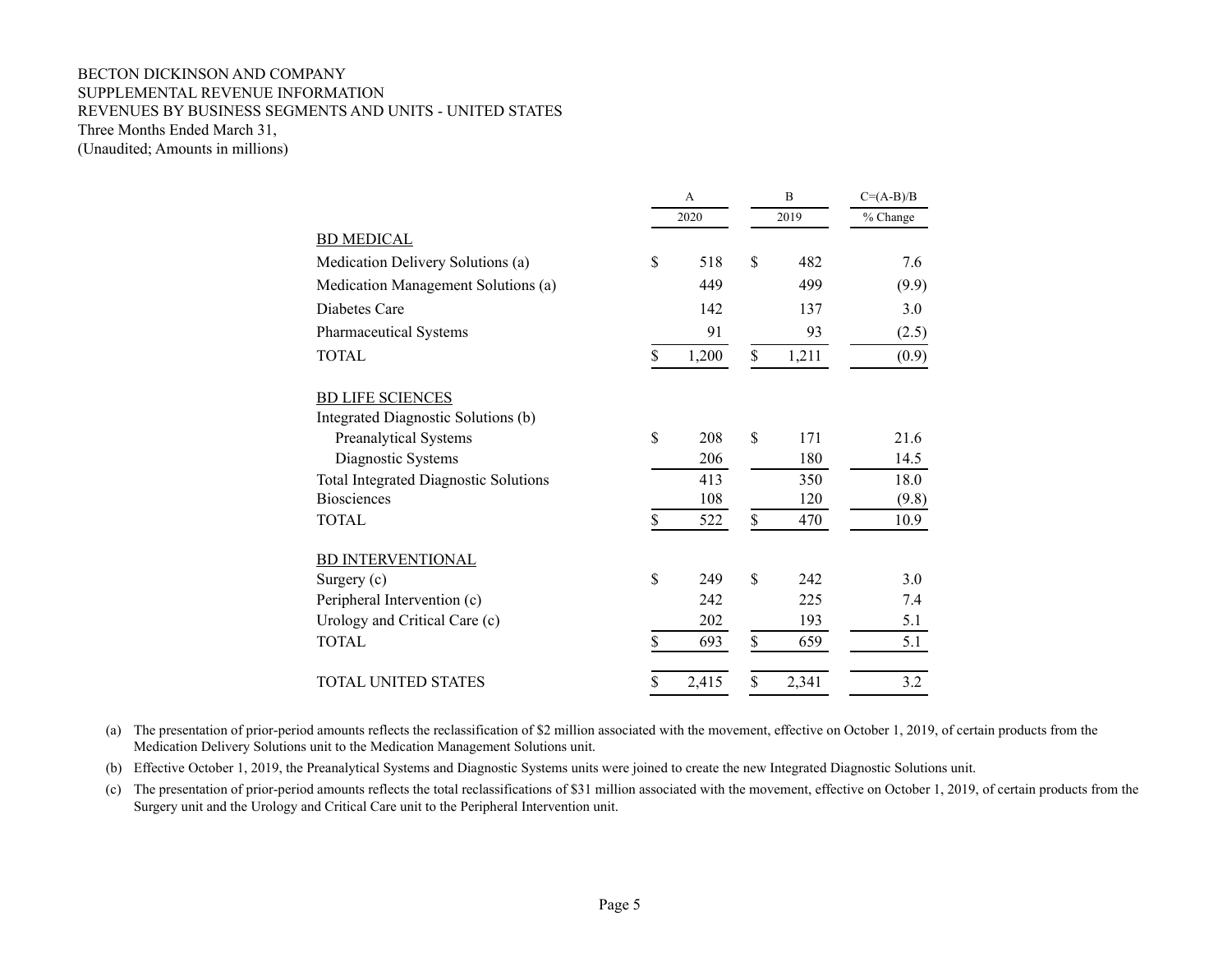### BECTON DICKINSON AND COMPANY SUPPLEMENTAL REVENUE INFORMATION REVENUES BY BUSINESS SEGMENTS AND UNITS - INTERNATIONAL Three Months Ended March 31, (continued) (Unaudited; Amounts in millions)

|                                        |             |             |             | $D=(A-B)/B$ | $E=(A-B-C)/B$ |
|----------------------------------------|-------------|-------------|-------------|-------------|---------------|
|                                        | A           | B           | $\mathbf C$ |             | % Change      |
|                                        | 2020        | 2019        | FX Impact   | Reported    | <b>FXN</b>    |
| <b>BD MEDICAL</b>                      |             |             |             |             |               |
| <b>Medication Delivery Solutions</b>   | \$<br>386   | \$<br>446   | \$<br>(11)  | (13.4)      | (11.0)        |
| <b>Medication Management Solutions</b> | 119         | 118         | (3)         | 0.4         | 2.6           |
| Diabetes Care                          | 137         | 133         | (4)         | 2.8         | 5.5           |
| Pharmaceutical Systems                 | 309         | 273         | (7)         | 13.4        | 16.2          |
| <b>TOTAL</b>                           | \$<br>951   | \$<br>969   | \$<br>(24)  | (1.9)       | 0.6           |
| <b>BD LIFE SCIENCES</b>                |             |             |             |             |               |
| Integrated Diagnostic Solutions (a)    |             |             |             |             |               |
| Preanalytical Systems                  | \$<br>192   | \$<br>195   | \$<br>(6)   | (1.6)       | 1.4           |
| Diagnostic Systems                     | 228         | 209         | (5)         | 9.0         | 11.5          |
| Total Integrated Diagnostic Solutions  | 420         | 404         | (11)        | 3.9         | 6.6           |
| <b>Biosciences</b>                     | 172         | 177         | (3)         | (3.3)       | (1.8)         |
| <b>TOTAL</b>                           | \$<br>591   | \$<br>582   | \$<br>(14)  | 1.7         | 4.0           |
| <b>BD INTERVENTIONAL</b>               |             |             |             |             |               |
| Surgery (b)                            | \$<br>63    | \$<br>66    | \$<br>(1)   | (4.8)       | (3.1)         |
| Peripheral Intervention (b)            | 157         | 162         | (3)         | (2.8)       | (0.8)         |
| Urology and Critical Care (b)          | 76          | 75          |             | 1.3         | 1.9           |
| <b>TOTAL</b>                           | \$<br>297   | \$<br>303   | \$<br>(5)   | (2.2)       | (0.6)         |
| TOTAL INTERNATIONAL                    | \$<br>1,839 | \$<br>1,854 | \$<br>(43)  | (0.8)       | 1.5           |

(a) Effective October 1, 2019, the Preanalytical Systems and Diagnostic Systems units were joined to create the new Integrated Diagnostic Solutions unit.

(b) The presentation of prior-period amounts reflects the total reclassifications of \$13 million associated with the movement, effective on October 1, 2019, of certain products from the Surgery unit and the Urology and Critical Care unit to the Peripheral Intervention unit.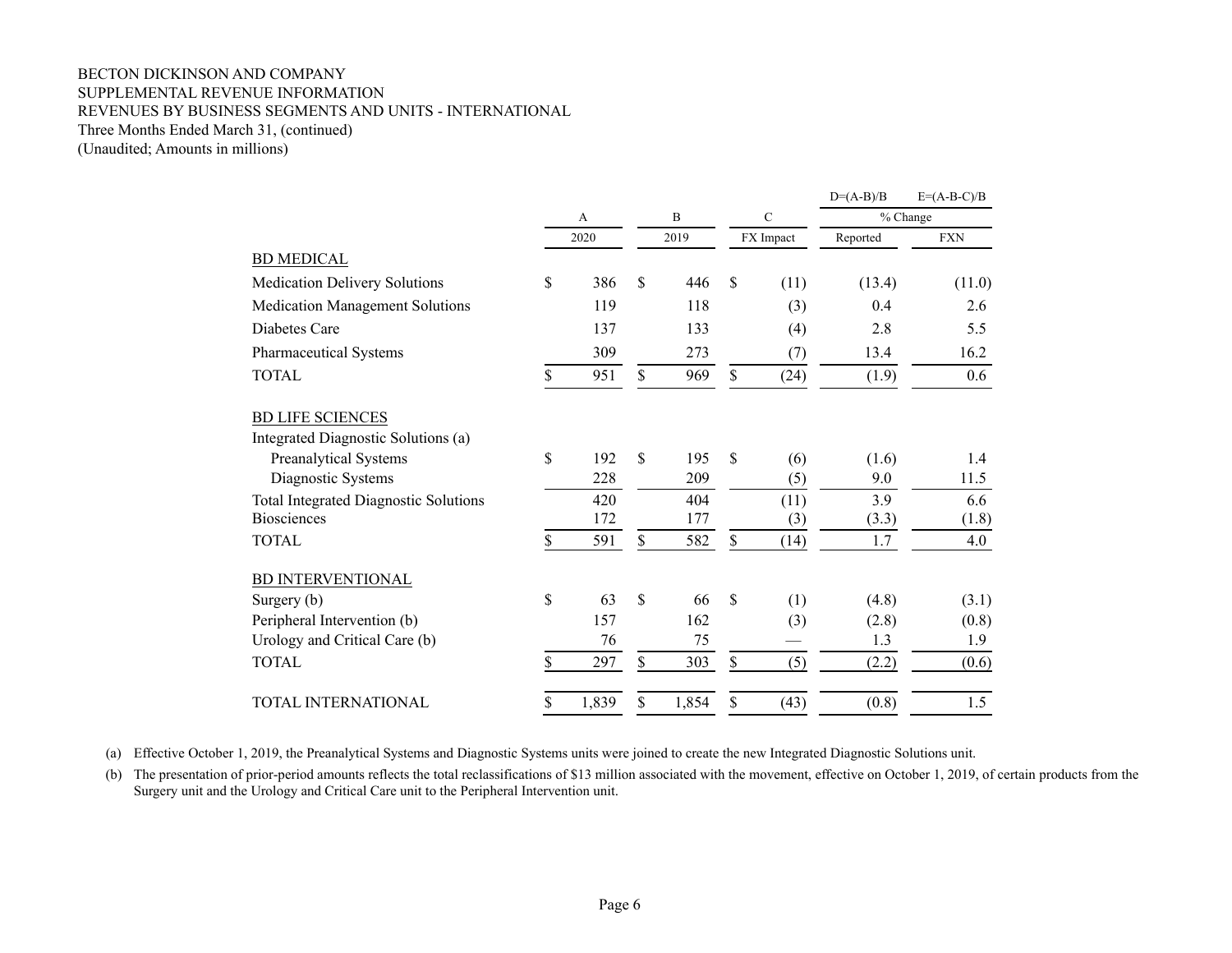### BECTON DICKINSON AND COMPANY SUPPLEMENTAL REVENUE INFORMATION REVENUES BY BUSINESS SEGMENTS AND UNITS - TOTAL Three Months Ended March 31, (continued) (Unaudited; Amounts in millions)

|                                       |             |          |       |              | $D=(A-B)/B$ | $E=(A-B-C)/B$ |            |
|---------------------------------------|-------------|----------|-------|--------------|-------------|---------------|------------|
|                                       | A           | $\bf{B}$ |       |              | $\mathbf C$ |               | % Change   |
|                                       | 2020        |          | 2019  |              | FX Impact   | Reported      | <b>FXN</b> |
| <b>BD MEDICAL</b>                     |             |          |       |              |             |               |            |
| Medication Delivery Solutions (a)     | \$<br>904   | \$       | 928   | \$           | (11)        | (2.5)         | (1.3)      |
| Medication Management Solutions (a)   | 568         |          | 617   |              | (3)         | (7.9)         | (7.5)      |
| Diabetes Care                         | 278         |          | 270   |              | (4)         | 2.9           | 4.2        |
| Pharmaceutical Systems                | 400         |          | 366   |              | (7)         | 9.4           | 11.4       |
| <b>TOTAL</b>                          | \$<br>2,151 | \$       | 2,180 | \$           | (24)        | (1.4)         | (0.3)      |
| <b>BD LIFE SCIENCES</b>               |             |          |       |              |             |               |            |
| Integrated Diagnostic Solutions (b)   |             |          |       |              |             |               |            |
| Preanalytical Systems                 | \$<br>400   | \$       | 366   | $\mathbb{S}$ | (6)         | 9.3           | 10.8       |
| Diagnostic Systems                    | 434         |          | 389   |              | (5)         | 11.5          | 12.9       |
| Total Integrated Diagnostic Solutions | 833         |          | 755   |              | (11)        | 10.4          | 11.9       |
| <b>Biosciences</b>                    | 280         |          | 297   |              | (3)         | (5.9)         | (5.0)      |
| <b>TOTAL</b>                          | \$<br>1,113 | \$       | 1,052 | \$           | (14)        | 5.8           | 7.1        |
| <b>BD INTERVENTIONAL</b>              |             |          |       |              |             |               |            |
| Surgery $(c)$                         | \$<br>312   | \$       | 308   | $\mathbb{S}$ | (1)         | 1.4           | 1.7        |
| Peripheral Intervention (c)           | 399         |          | 387   |              | (3)         | 3.1           | 4.0        |
| Urology and Critical Care (c)         | 279         |          | 268   |              |             | 4.1           | 4.2        |
| <b>TOTAL</b>                          | 990         | \$       | 963   | \$           | (5)         | 2.8           | 3.3        |
| <b>TOTAL REVENUES</b>                 | \$<br>4,253 | \$       | 4,195 | \$           | (43)        | 1.4           | 2.4        |

(a) The presentation of prior-period amounts reflects the reclassification of \$2 million associated with the movement, effective on October 1, 2019, of certain products from the Medication Delivery Solutions unit to the Medication Management Solutions unit.

(b) Effective October 1, 2019, the Preanalytical Systems and Diagnostic Systems units were joined to create the new Integrated Diagnostic Solutions unit.

(c) The presentation of prior-period amounts reflects the total reclassifications of \$45 million associated with the movement, effective on October 1, 2019, of certain products from the Surgery unit and the Urology and Critical Care unit to the Peripheral Intervention unit.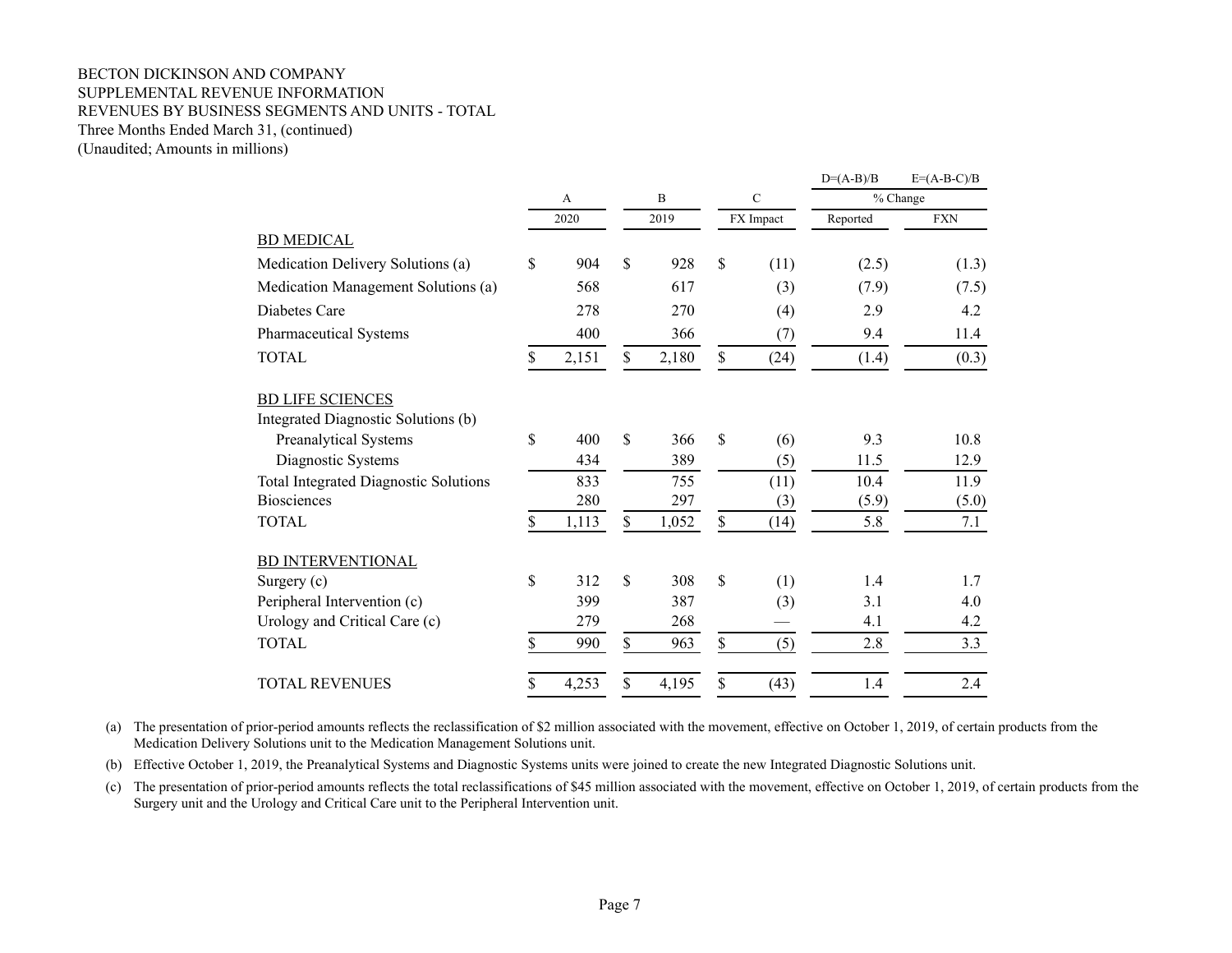### BECTON DICKINSON AND COMPANY SUPPLEMENTAL REVENUE INFORMATION REVENUES BY BUSINESS SEGMENTS AND UNITS - UNITED STATES Six Months Ended March 31, (Unaudited; Amounts in millions)

|                                       |             | A     | B           | $C=(A-B)/B$ |
|---------------------------------------|-------------|-------|-------------|-------------|
|                                       |             | 2020  | 2019        | % Change    |
| <b>BD MEDICAL</b>                     |             |       |             |             |
| Medication Delivery Solutions (a)     | \$          | 1,038 | \$<br>1,000 | 3.7         |
| Medication Management Solutions (a)   |             | 912   | 1,007       | (9.4)       |
| Diabetes Care                         |             | 281   | 282         | (0.7)       |
| Pharmaceutical Systems                |             | 174   | 161         | 8.3         |
| <b>TOTAL</b>                          | $\mathbf S$ | 2,404 | \$<br>2,450 | (1.9)       |
| <b>BD LIFE SCIENCES</b>               |             |       |             |             |
| Integrated Diagnostic Solutions (b)   |             |       |             |             |
| Preanalytical Systems                 | \$          | 410   | \$<br>371   | 10.3        |
| Diagnostic Systems                    |             | 390   | 355         | 9.9         |
| Total Integrated Diagnostic Solutions |             | 799   | 726         | 10.1        |
| <b>Biosciences</b>                    |             | 260   | 228         | 14.0        |
| <b>TOTAL</b>                          | \$          | 1,060 | \$<br>954   | 11.0        |
| <b>BD INTERVENTIONAL</b>              |             |       |             |             |
| Surgery (c)                           | \$          | 505   | \$<br>488   | 3.6         |
| Peripheral Intervention (c)           |             | 467   | 448         | 4.3         |
| Urology and Critical Care (c)         |             | 409   | 388         | 5.5         |
| <b>TOTAL</b>                          | \$          | 1,381 | \$<br>1,323 | 4.4         |
| <b>TOTAL UNITED STATES</b>            | \$          | 4,845 | \$<br>4,728 | 2.5         |

(a) The presentation of prior-period amounts reflects the reclassification of \$3 million associated with the movement, effective on October 1, 2019, of certain products from the Medication Delivery Solutions unit to the Medication Management Solutions unit.

(b) Effective October 1, 2019, the Preanalytical Systems and Diagnostic Systems units were joined to create the new Integrated Diagnostic Solutions unit.

(c) The presentation of prior-period amounts reflects the total reclassifications of \$63 million associated with the movement, effective on October 1, 2019, of certain products from the Surgery unit and the Urology and Critical Care unit to the Peripheral Intervention unit.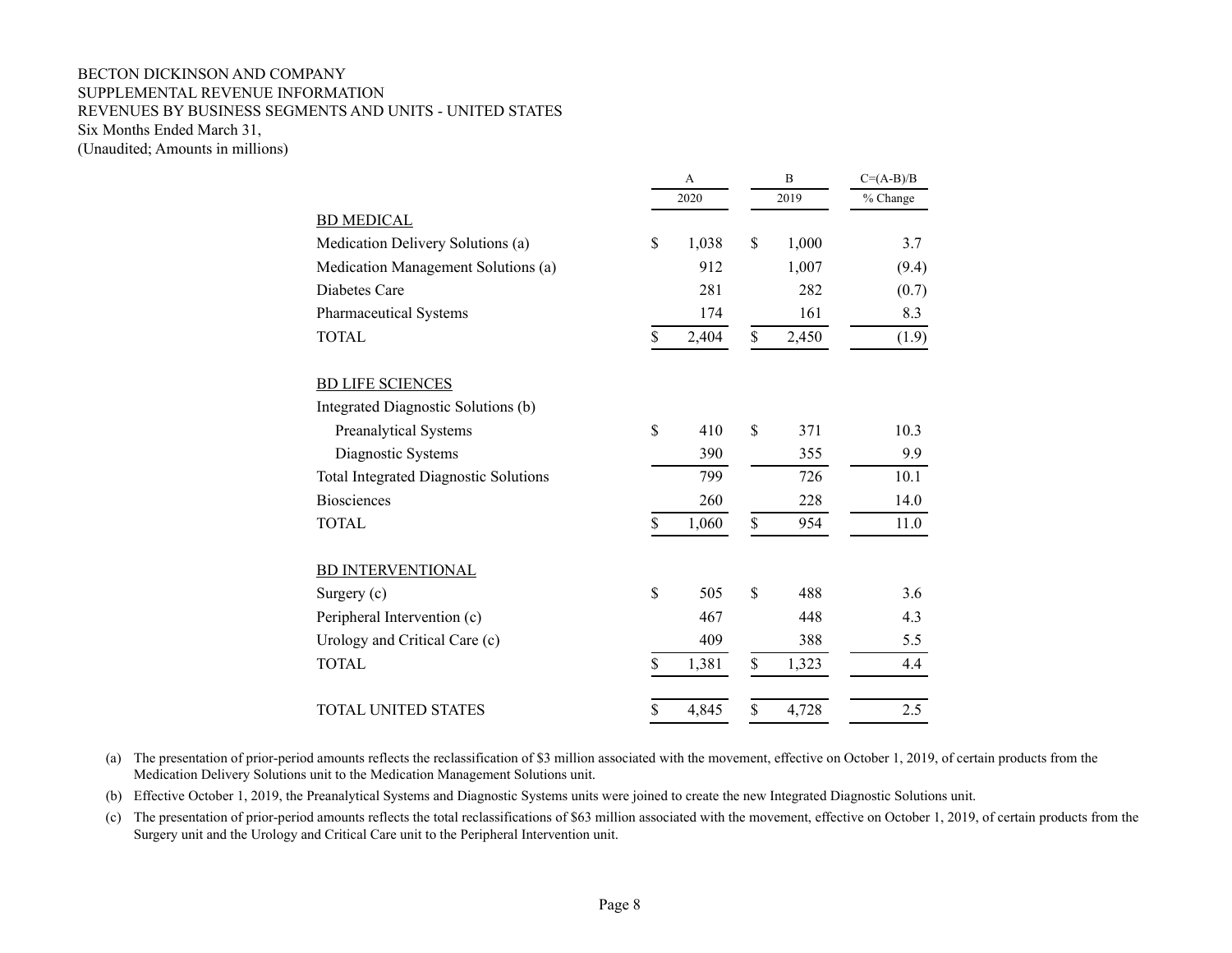### BECTON DICKINSON AND COMPANY SUPPLEMENTAL REVENUE INFORMATION REVENUES BY BUSINESS SEGMENTS AND UNITS - INTERNATIONAL Six Months Ended March 31, (continued) (Unaudited; Amounts in millions)

|                                              |             |              |              |             | $D=(A-B)/B$ | $E=(A-B-C)/B$ |
|----------------------------------------------|-------------|--------------|--------------|-------------|-------------|---------------|
|                                              | A           | $\, {\bf B}$ |              | $\mathbf C$ |             | % Change      |
|                                              | 2020        | 2019         |              | FX Impact   | Reported    | <b>FXN</b>    |
| <b>BD MEDICAL</b>                            |             |              |              |             |             |               |
| <b>Medication Delivery Solutions</b>         | \$<br>814   | \$<br>883    | $\mathbb{S}$ | (21)        | (7.8)       | (5.4)         |
| <b>Medication Management Solutions</b>       | 231         | 236          |              | (6)         | (1.8)       | 0.7           |
| Diabetes Care                                | 266         | 261          |              | (6)         | 1.7         | 4.0           |
| Pharmaceutical Systems                       | 525         | 485          |              | (14)        | 8.2         | 11.1          |
| <b>TOTAL</b>                                 | \$<br>1,836 | \$<br>1,865  | \$           | (47)        | (1.6)       | 1.0           |
| <b>BD LIFE SCIENCES</b>                      |             |              |              |             |             |               |
| Integrated Diagnostic Solutions (a)          |             |              |              |             |             |               |
| Preanalytical Systems                        | \$<br>388   | \$<br>387    | $\mathbb{S}$ | (10)        | 0.3         | 2.9           |
| Diagnostic Systems                           | 446         | 416          |              | (9)         | 7.2         | 9.3           |
| <b>Total Integrated Diagnostic Solutions</b> | 834         | 803          |              | (19)        | 3.9         | 6.2           |
| <b>Biosciences</b>                           | 342         | 350          |              | (6)         | (2.3)       | (0.6)         |
| <b>TOTAL</b>                                 | \$<br>1,176 | \$<br>1,153  | \$           | (25)        | 2.0         | 4.1           |
| BD INTERVENTIONAL                            |             |              |              |             |             |               |
| Surgery (b)                                  | \$<br>133   | \$<br>130    | \$           | (2)         | 2.2         | 4.0           |
| Peripheral Intervention (b)                  | 327         | 321          |              | (7)         | 1.8         | 4.0           |
| Urology and Critical Care (b)                | 161         | 158          |              | (1)         | 2.1         | 2.4           |
| <b>TOTAL</b>                                 | \$<br>621   | \$<br>609    | \$           | (10)        | 2.0         | 3.6           |
| TOTAL INTERNATIONAL                          | \$<br>3,634 | \$<br>3,628  | \$           | (82)        | 0.2         | 2.4           |

(a) Effective October 1, 2019, the Preanalytical Systems and Diagnostic Systems units were joined to create the new Integrated Diagnostic Solutions unit.

(b) The presentation of prior-period amounts reflects the total reclassifications of \$28 million associated with the movement, effective on October 1, 2019, of certain products from the Surgery unit and the Urology and Critical Care unit to the Peripheral Intervention unit.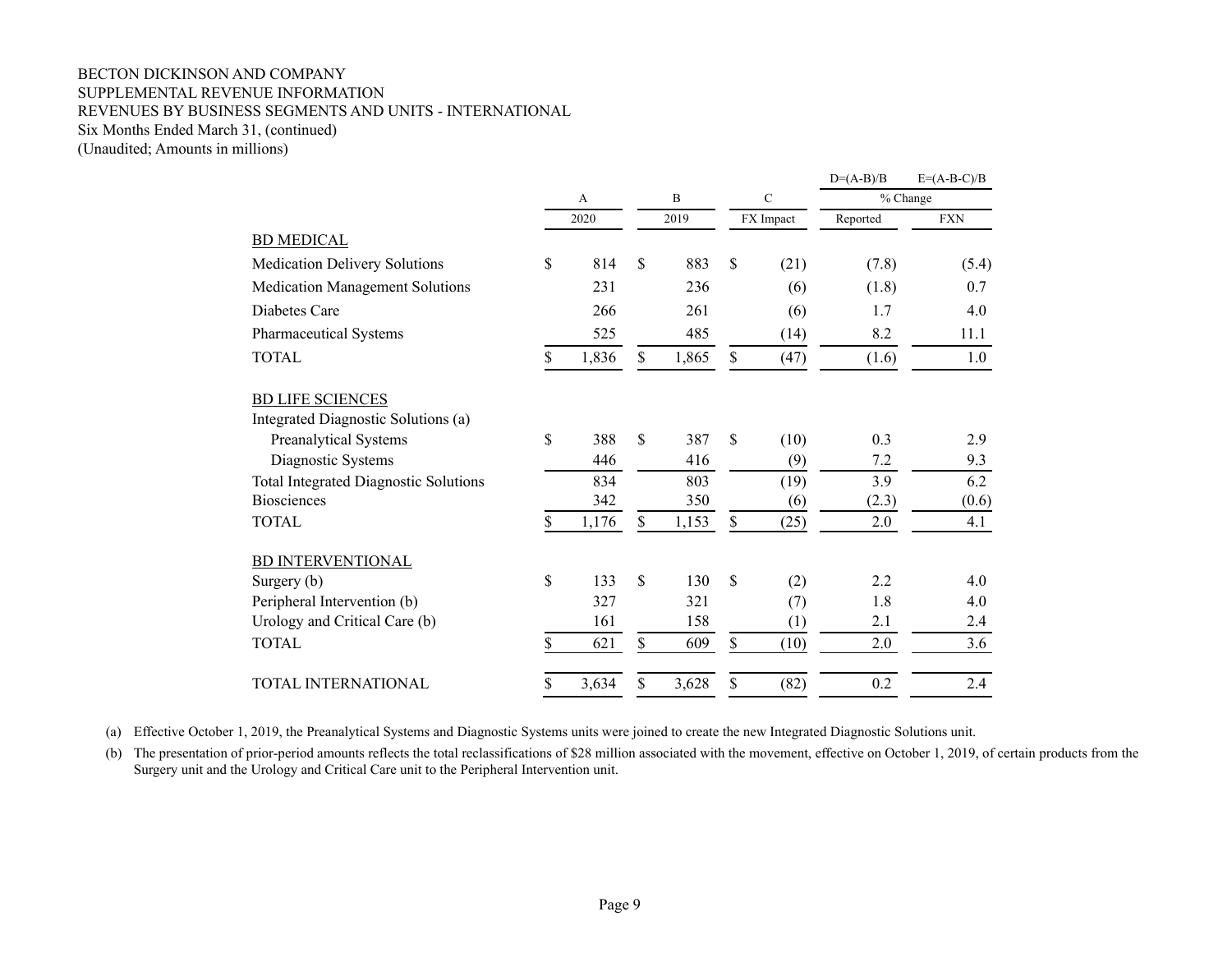### BECTON DICKINSON AND COMPANY SUPPLEMENTAL REVENUE INFORMATION REVENUES BY BUSINESS SEGMENTS AND UNITS - TOTAL Six Months Ended March 31, (continued) (Unaudited; Amounts in millions)

|                                       |              |       |               |       |             | $D=(A-B)/B$ | $E=(A-B-C)/B$ |
|---------------------------------------|--------------|-------|---------------|-------|-------------|-------------|---------------|
|                                       |              | A     |               | B     | $\mathbf C$ |             | % Change      |
|                                       |              | 2020  |               | 2019  | FX Impact   | Reported    | <b>FXN</b>    |
| <b>BD MEDICAL</b>                     |              |       |               |       |             |             |               |
| Medication Delivery Solutions (a)     | $\mathbb{S}$ | 1,852 | \$            | 1,884 | \$<br>(21)  | (1.7)       | (0.6)         |
| Medication Management Solutions (a)   |              | 1,143 |               | 1,242 | (6)         | (8.0)       | (7.5)         |
| Diabetes Care                         |              | 547   |               | 544   | (6)         | 0.5         | 1.6           |
| Pharmaceutical Systems                |              | 699   |               | 646   | (14)        | 8.3         | 10.4          |
| <b>TOTAL</b>                          | \$           | 4,241 | $\mathcal{S}$ | 4,316 | \$<br>(47)  | (1.7)       | (0.6)         |
| <b>BD LIFE SCIENCES</b>               |              |       |               |       |             |             |               |
| Integrated Diagnostic Solutions (b)   |              |       |               |       |             |             |               |
| Preanalytical Systems                 | \$           | 798   | \$            | 758   | \$<br>(10)  | 5.2         | 6.5           |
| Diagnostic Systems                    |              | 835   |               | 771   | (9)         | 8.4         | 9.6           |
| Total Integrated Diagnostic Solutions |              | 1,633 |               | 1,529 | (19)        | 6.8         | 8.1           |
| <b>Biosciences</b>                    |              | 603   |               | 579   | (6)         | 4.1         | 5.2           |
| <b>TOTAL</b>                          | S            | 2,236 | \$            | 2,108 | \$<br>(25)  | 6.1         | 7.3           |
| BD INTERVENTIONAL                     |              |       |               |       |             |             |               |
| Surgery $(c)$                         | $\mathbb{S}$ | 638   | \$            | 618   | \$<br>(2)   | 3.3         | 3.7           |
| Peripheral Intervention (c)           |              | 794   |               | 769   | (7)         | 3.3         | 4.2           |
| Urology and Critical Care (c)         |              | 570   |               | 545   | (1)         | 4.5         | 4.6           |
| <b>TOTAL</b>                          | \$           | 2,002 | \$            | 1,932 | \$<br>(10)  | 3.6         | 4.1           |
| <b>TOTAL REVENUES</b>                 | \$           | 8,479 | \$            | 8,355 | \$<br>(82)  | 1.5         | 2.5           |

(a) The presentation of prior-period amounts reflects the reclassification of \$3 million associated with the movement, effective on October 1, 2019, of certain products from the Medication Delivery Solutions unit to the Medication Management Solutions unit.

(b) Effective October 1, 2019, the Preanalytical Systems and Diagnostic Systems units were joined to create the new Integrated Diagnostic Solutions unit.

(c) The presentation of prior-period amounts reflects the total reclassifications of \$90 million associated with the movement, effective on October 1, 2019, of certain products from the Surgery unit and the Urology and Critical Care unit to the Peripheral Intervention unit.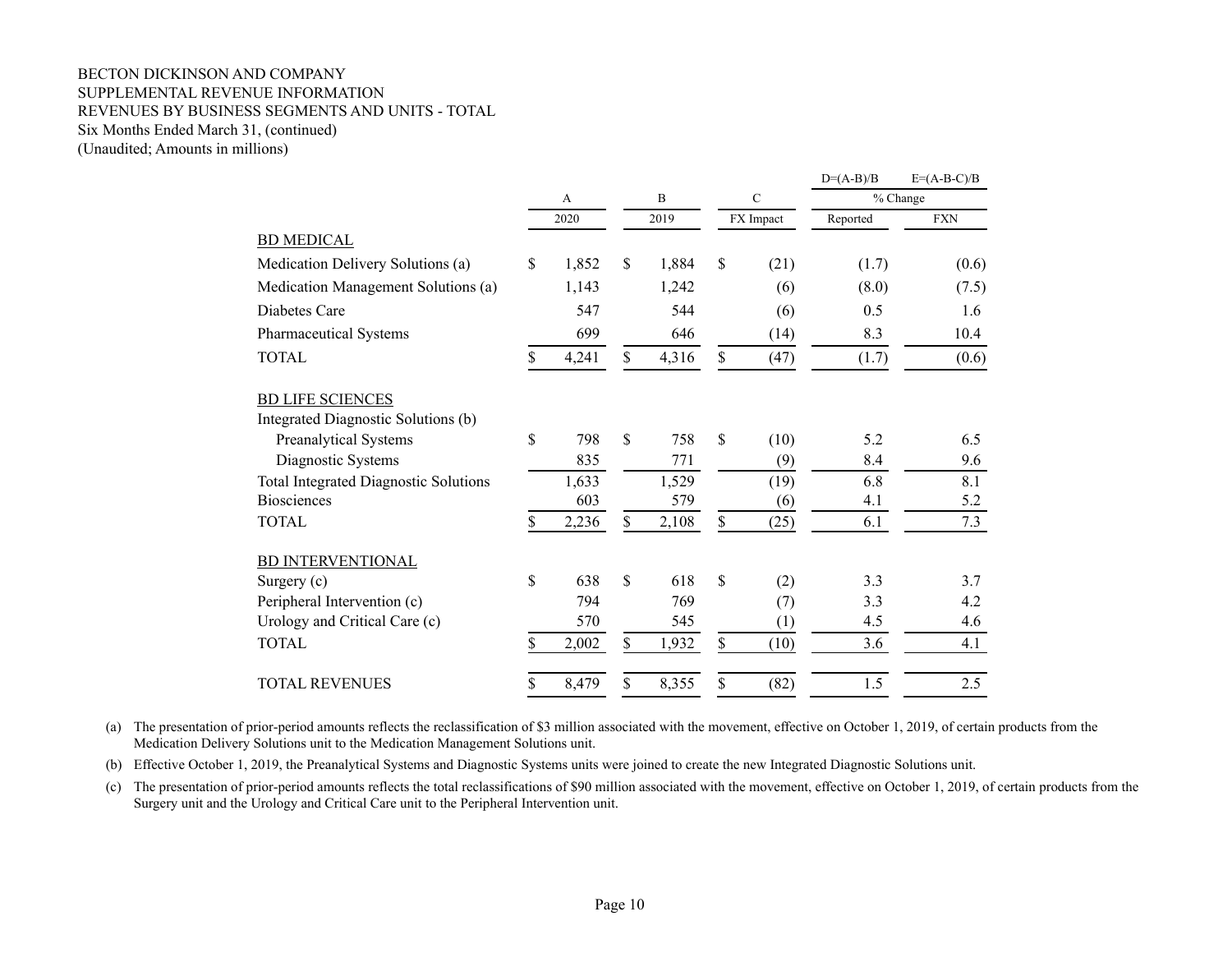### BECTON DICKINSON AND COMPANY SUPPLEMENTAL INFORMATION RECONCILIATION OF REPORTED DILUTED EPS TO ADJUSTED DILUTED EPS (Unaudited)

|                                                                                                                        | Three Months Ended March 31, |        |                |                      |              |                                    |  |                                          |           |                                            |  |
|------------------------------------------------------------------------------------------------------------------------|------------------------------|--------|----------------|----------------------|--------------|------------------------------------|--|------------------------------------------|-----------|--------------------------------------------|--|
|                                                                                                                        | 2020                         |        | 2019<br>Growth |                      |              | Foreign<br>Currency<br>Translation |  | Foreign<br>Currency<br>Neutral<br>Growth | Growth %  | Foreign<br>Currency<br>Neutral<br>Growth % |  |
| Reported Diluted Earnings (Loss) per Share                                                                             |                              | 0.53   | \$ (0.07)      | <sup>S</sup><br>0.60 |              | 0.01                               |  | 0.59                                     | 857.1 %   | 842.9 %                                    |  |
| Purchase accounting adjustments (\$340 million and \$379 million pre-tax, respectively) <sup>(1)</sup>                 |                              | 1.24   | 1.40           |                      |              |                                    |  |                                          |           |                                            |  |
| Integration costs (\$57 million and \$70 million pre-tax, respectively) $(2)$                                          |                              | 0.21   | 0.26           |                      |              |                                    |  |                                          |           |                                            |  |
| Restructuring costs (\$18 million and \$31 million pre-tax, respectively) $(2)$                                        |                              | 0.07   | 0.12           |                      |              |                                    |  |                                          |           |                                            |  |
| European regulatory initiative-related costs (\$27 million and \$10 million pre-tax,<br>respectively) $(3)$            |                              | 0.10   | 0.04           |                      |              |                                    |  |                                          |           |                                            |  |
| Transaction gain/loss and product-related matters (\$199 million and \$396 million pre-tax,<br>respectively) $(4)$     |                              | 0.72   | 1.47           |                      |              |                                    |  |                                          |           |                                            |  |
| Investment gains/losses and asset impairments (\$40 million pre-tax) (5)                                               |                              | 0.14   |                |                      |              |                                    |  |                                          |           |                                            |  |
| Transaction costs (\$1 million pre-tax) $(2)$                                                                          |                              |        |                |                      |              |                                    |  |                                          |           |                                            |  |
| Impacts of debt extinguishment (\$1 million pre-tax)                                                                   |                              |        |                |                      |              |                                    |  |                                          |           |                                            |  |
| Dilutive Impact <sup>(6)</sup>                                                                                         |                              |        | (0.04)         |                      |              |                                    |  |                                          |           |                                            |  |
| Income tax benefit of special items and impact of tax reform $(\$(124)$ million and $$(160)$<br>million, respectively) |                              | (0.45) | (0.59)         |                      |              |                                    |  |                                          |           |                                            |  |
| Adjusted Diluted Earnings per Share                                                                                    |                              | 2.55   | 2.59           | \$ (0.04)            | <sup>S</sup> | 0.01                               |  | \$ (0.05)                                | $(1.5)\%$ | (1.9)%                                     |  |

- (1) Includes amortization and other adjustments related to the purchase accounting for acquisitions impacting identified intangible assets and valuation of fixed assets and debt.
- (2) Represents integration, restructuring and transaction costs associated with acquisitions.

(3) Represents initial costs required to develop processes and systems to comply with emerging regulations such as the European Union Medical Device Regulation ("EUMDR") and General Data Protection Regulation ("GDPR").

(4) The current-period amount represents a probable estimate of future costs associated with incremental product remediation efforts which was recorded in *Cost of products sold.* The prior-period amount includes amounts recorded to *Other operating expense, net* to record product liability reserves of \$331 million and the estimated cumulative costs of a product recall of \$65 million.

(5) Primarily represents a charge recorded to write down the carrying value of certain intangible assets in the Biosciences unit.

(6) Represents the exclusion of share equivalents associated with share-based plans from the reported diluted shares outstanding calculation because such equivalents would have been antidilutive due to the net loss applicable to common shareholders incurred during the period. The adjusted diluted average shares outstanding (in thousands) were 274,287.